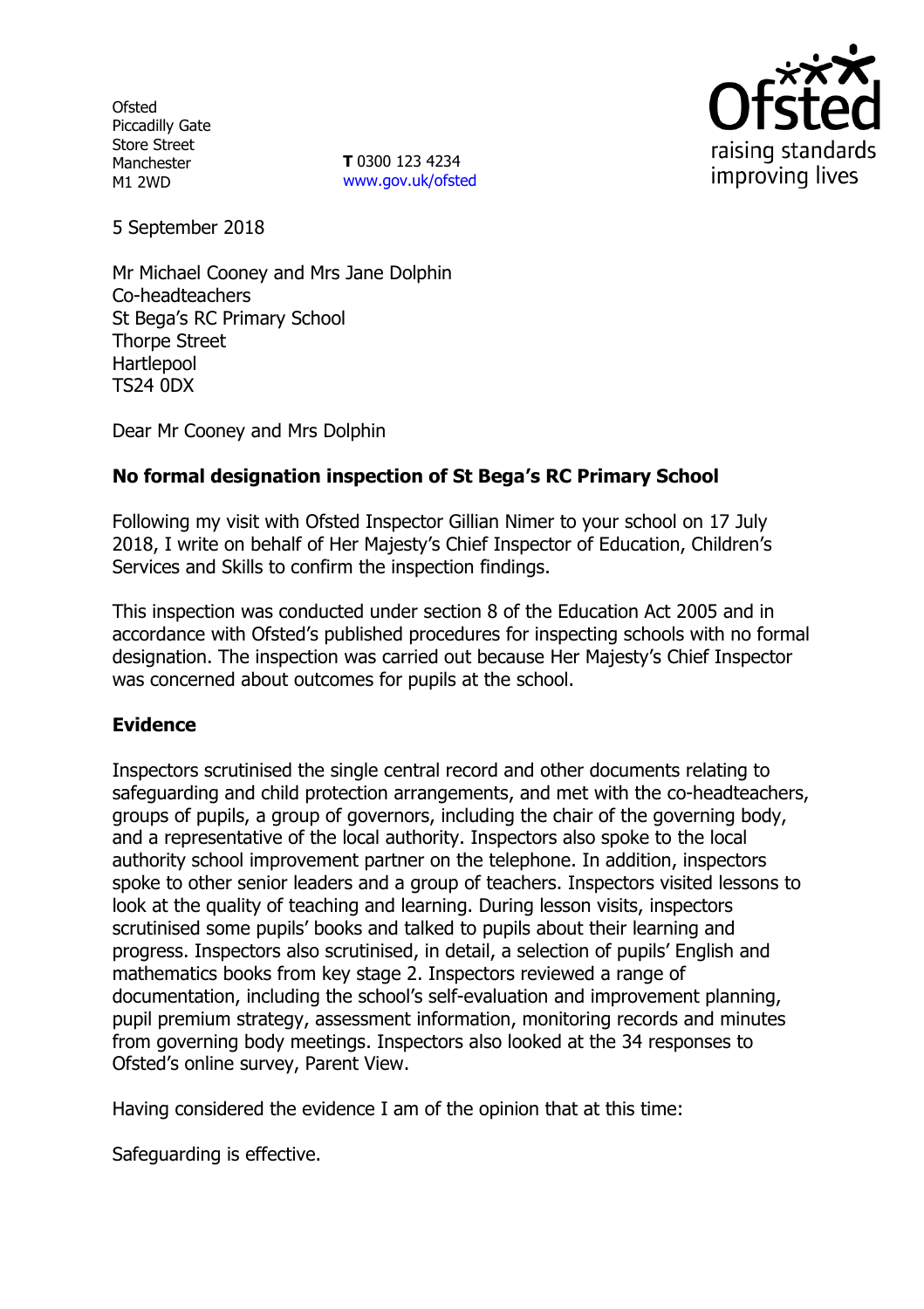

### **Context**

St Bega's RC Primary School is smaller than the average-sized primary school, with 187 pupils on roll. Most pupils are White British. The proportion of pupils known to be eligible for the pupil premium is well above average. The proportion of pupils who have special educational needs (SEN) and/or disabilities is more than twice that seen nationally and has increased markedly since the previous inspection. The school meets the government's current floor standards, which are the minimum expectations for pupils' attainment and progress in English and mathematics at the end of key stage 2. The school adopted a co-headteacher leadership model two years ago, as part of its succession planning arrangements. Since the last inspection in June 2015, the school roll has increased. Since then, around 30 pupils have transferred to the school across both key stages and several joined late in key stage 2.

### **Safeguarding**

Leaders ensure that pupils are safe and that there is a strong culture of vigilance. Safeguarding policies and procedures are up to date and are well understood by the staff. Appropriate vetting checks are made on all adults who work in or visit the school. All members of staff respond quickly if they have any concerns about a pupil's safety or well-being. The school's curriculum helps pupils to understand risk, including when they are online. Leaders work closely with the families of vulnerable pupils and ensure that they work in partnership with other agencies when wider involvement is needed. Members of staff carefully consider potential risks when they take pupils out of school on trips and take the necessary steps to keep them safe.

#### **Outcomes for pupils**

St Bega's RC Primary is a small school, with between 20 to 30 pupils in each year group. In some classes, the proportion of pupils who have SEN and/or disabilities is high. A challenge for the school has been the increased mobility of pupils since the last inspection, with several pupils joining classes part way through the school year. These factors have led to fluctuations in outcomes since the school was judged to be outstanding in 2015. Last year, for example, outcomes at the end of key stage 2 were well below those seen nationally. Only 40% of pupils attained the expected standard at the combined reading, writing and mathematics measure. Pupils' progress in mathematics was a particular concern, as they made significantly less progress in the subject than seen nationally.

Provisional results from national curriculum tests this summer tell a different story. This year, provisional data shows three quarters of pupils have attained the expected standards in reading, writing and mathematics. As this group of pupils entered key stage 2 with broadly average starting points, this indicates their progress has been strong and sustained. Disadvantaged pupils and pupils who have SEN and/or disabilities also made strong progress across key stage 2. The work in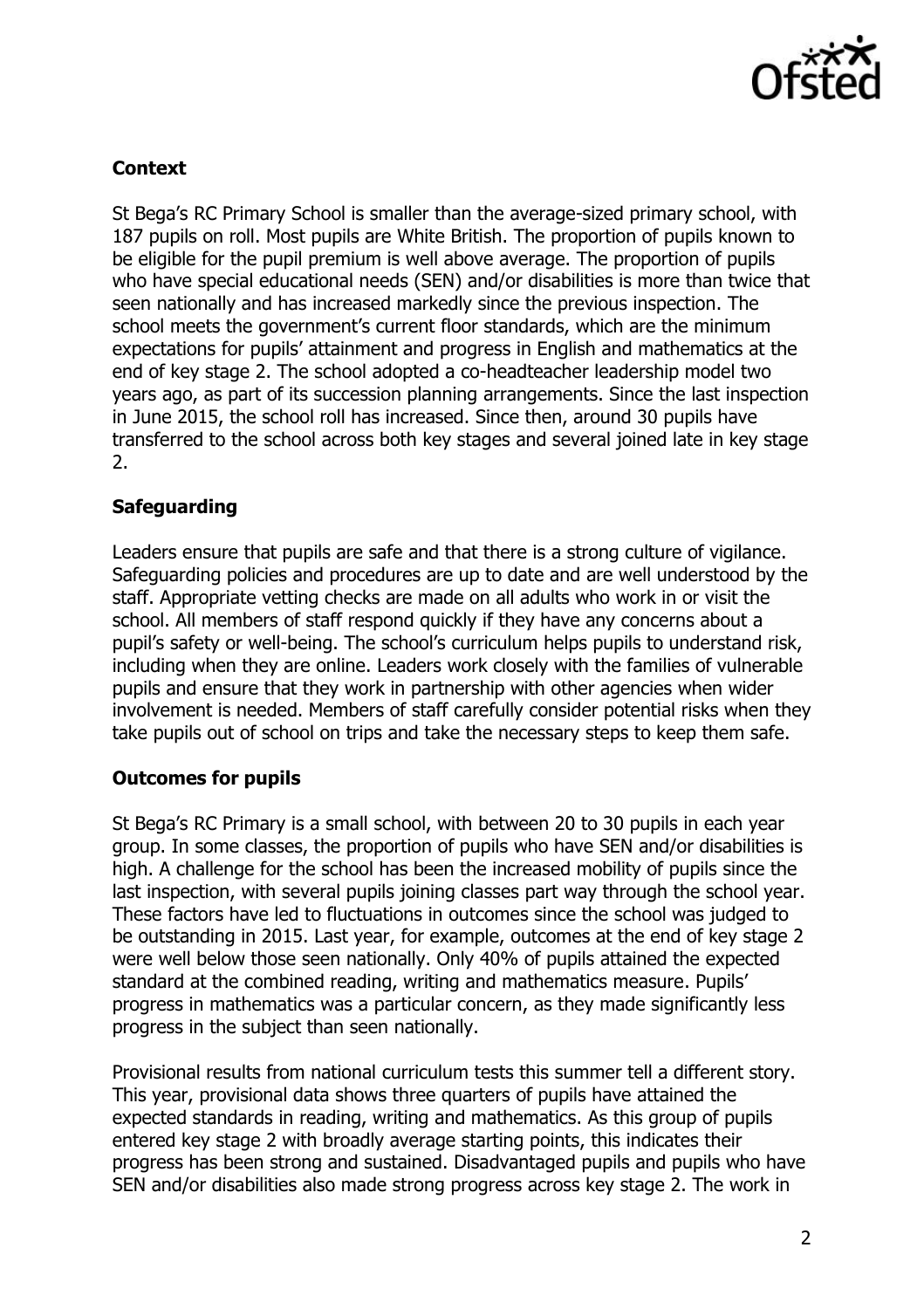

pupils' books from across the key stage shows most pupils are making swift gains in their knowledge and understanding. In English, pupils regularly draft, edit and improve their work in response to the sharply focused feedback they receive. In mathematics, teachers provide a well-balanced range of tasks to develop pupils' confidence with number and test their skills in solving problems. Inspectors found that pupils have good opportunities to learn about wider topics across the curriculum.

Outcomes for pupils have been less volatile at key stage 1 in recent years, with standards of attainment being broadly average. However, teacher assessments for this year reflect the changing nature of the school's pupils, with more working below the expected standards in reading and writing. Within the key stage, the proportion of pupils who have SEN and/or disabilities is high. As a result, the school has additional teaching assistants providing good-quality support in lessons. Teachers are skilled in managing the transition from the early years to more formal schooling. Those pupils who still need time to learn through play have the opportunities and resources to support their development. Each year, around 40% of pupils enter key stage 1 with levels of attainment below those seen nationally. This is because many children enter the Nursery with skills well below those typical for their age. Although good teaching ensures that they make strong progress across the Nursery and Reception Years, some children's skills remain below those expected for their age.

Overall, children make strong progress from low starting points on entry to the school. Their needs are quickly assessed and staff work closely with a wide range of external specialists to support their development. For example, there are good programmes in place to support children who have limited speech and communication skills. By the end of key stage 1, most pupils, including those who are disadvantaged, have reached broadly average standards of attainment. Provisional results from national curriculum tests this year indicate that pupils currently in the school have attained standards above those seen nationally. As a result, they are well prepared to start secondary education.

There are some aspects of learning where further work is needed. Firstly, leaders have recognised the school's approach to the teaching of early reading and writing skills is not wholly successful. Although children respond well to the teaching of phonics in the early years, some pupils do not build on this and develop their skills effectively across Years 1 and 2. Outcomes in the Year 1 national phonics screening check have declined in recent years to be well below the national average. By the end of Year 2, the effective additional help provided for pupils means that most have caught up and can decode well the sounds that letters make. However, there are too many pupils who still struggle to read fluently and with confidence, which adversely affects their ability to understand fully the meaning of texts. Leaders have looked at the reasons for this and visited other schools to look at alternative teaching approaches. They have invested in a new reading and writing programme which will be rolled out next term. Secondly, the most able pupils in some classes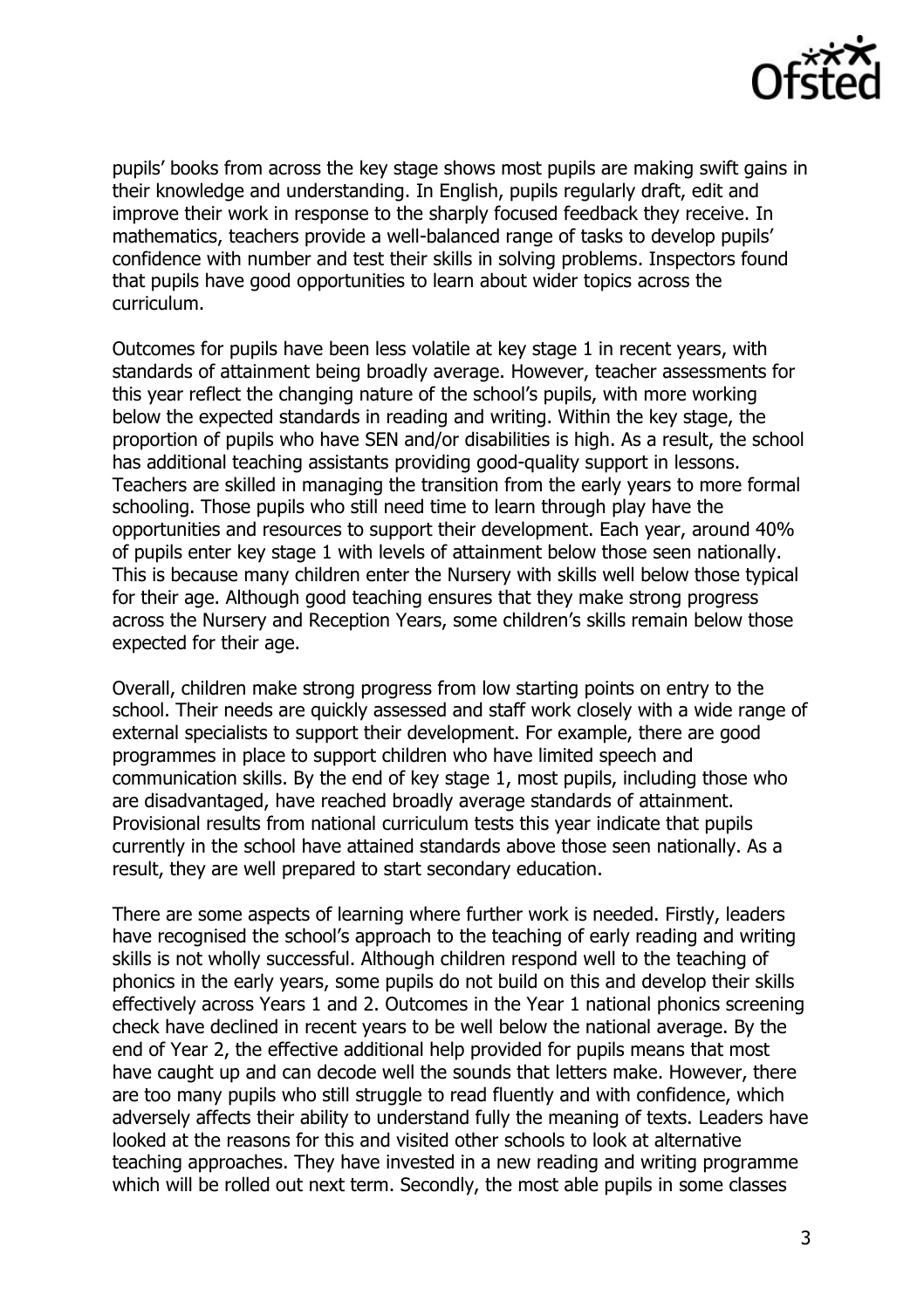

are not making as much progress as they should. Leaders know this because they track the progress of different groups of pupils carefully. Consequently, teachers have begun to provide more challenging work for the most able pupils, although it is not clear yet whether this is helping to deepen their knowledge and understanding. Lastly, inspectors found the quality of pupils' presentation and handwriting to be variable. While many pupils take great pride in their work, some take less care and this is not always challenged by teachers.

#### **Leadership and management**

Leaders responded quickly following the disappointing results at the end of key stage 2 in 2017. They undertook a detailed analysis of why pupils had underachieved. In part, they concluded that the weaker outcomes were the result of turbulence caused by new pupils with significant gaps in their knowledge and understanding joining the class late in key stage 2. However, some changes have been made to the teaching of English and mathematics this year. For example, for some pupils, significantly more help has been provided by teachers through extra teaching sessions after school. These changes have tightened up the quality of teaching and ensured that any gaps in pupils' knowledge have been closed.

Senior leaders display a deeply inclusive commitment to meeting the needs of all pupils in the community. The school has a warm and welcoming atmosphere. All the parents and carers who responded to Parent View would recommend the school. One parent reflected the views of others when writing, 'St Bega's provides a wonderful learning environment and upholds a positive Catholic ethos.' Pupils, too, told inspectors the school is a welcoming place that makes them feel safe and secure. Pupils say there is no bullying and confidently reported behaviour to be excellent. One pupil said: 'We always look after new friends. It doesn't matter who comes here or what has happened in their life, we just take them in.'

Senior leaders know the school well and continue to trial new approaches to teaching so that pupils are fully engaged and helped to think deeply. However, leaders are not sufficiently systematic in checking the impact these new approaches have on pupils' learning and progress. The school's self-evaluation documents are underused and have fallen out of date. Similarly, school improvement plans are not ready for the start of the new school year in September, with little in place to allow the governors to hold leaders to account.

# **External support**

The local authority quickly noted the dip in pupils' outcomes in 2017 and visited the school to explore and understand the reasons for the decline. Since then, more challenge and support have been provided. Ongoing advice has been given to help subject leaders review the teaching of English and mathematics, and senior leaders were signposted to good practice in other schools. More recently, senior leaders have started to work on their improvement planning following challenge from the